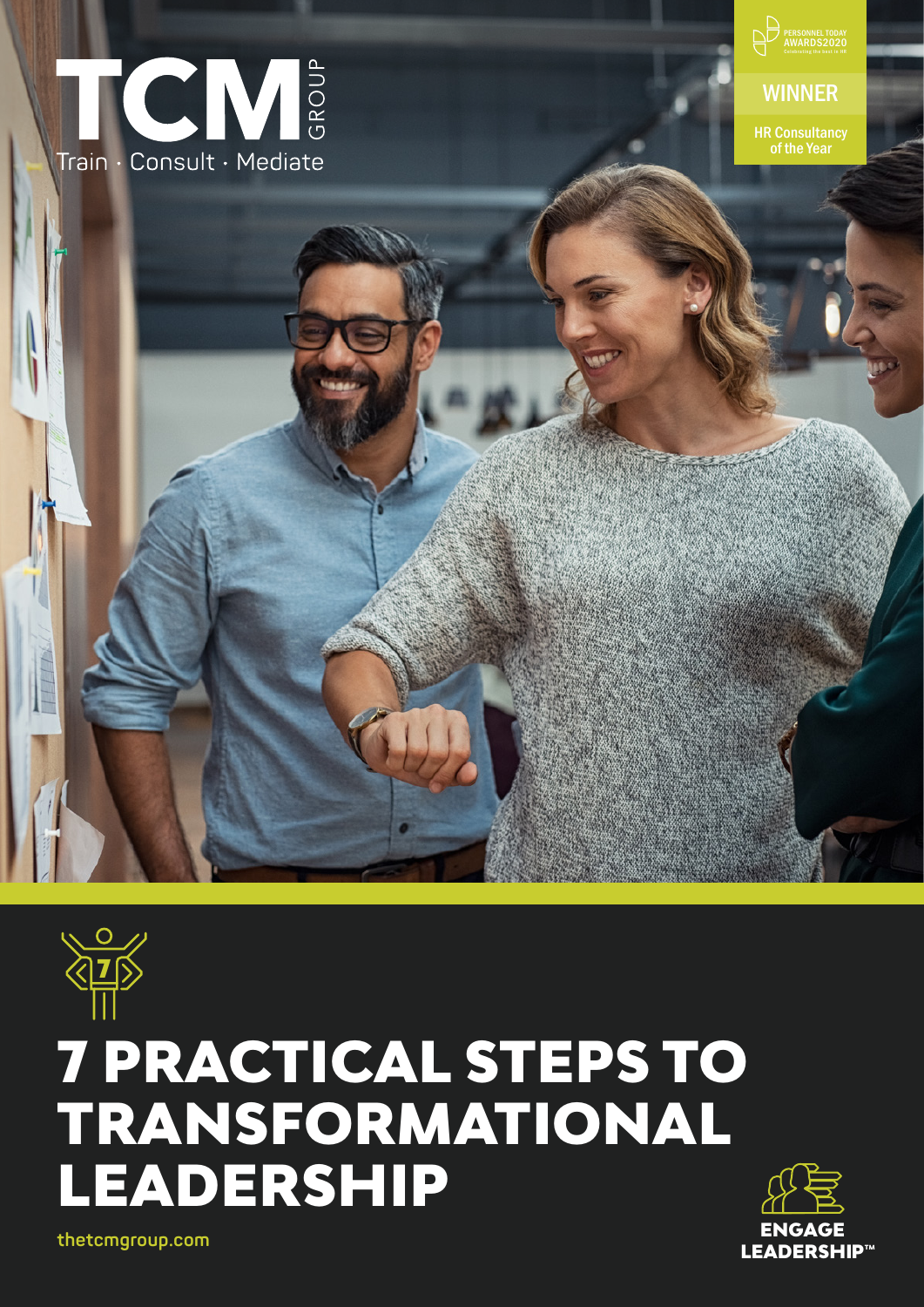

## 7 PRACTICAL STEPS TO TRANSFORMATIONAL LEADERSHIP

**For 20 years, we've been transforming leadership approaches to create sustained high performance across a wide variety of organisations. By focusing on behaviours that create a positive climate, leaders can transform engagement and drive performance across their teams.**

**To support managers, at all levels seeking to make these changes, we created this toolkit to**  **provide practical, actionable steps that can be taken, today, to help drive excellence.**

**Each of the following activities can be completed with small to large groups of staff. We use these within our own leadership development programmes. They are most effective when facilitated by someone who is confident in leading a group, who can challenge and maintain engagement.**



### ENVISIONING TRANSFORMATIONAL LEADERSHIP

We recommend that you start every activity outlined in this document, with this initial exercise. It can also be used as a standalone activity to inspire and motivate leaders.

To start with, to help leaders understand what we mean by 'transformational leadership' we initiate a simple reflection exercise:

**Think back to the best boss you have had (or teacher or mentor).**

- **1. How did they behave?**
- **2. What did they stand for?**
- **3. What did they do to ensure you performed at the best of your ability?**
- **4. What did they expect of you?**
- **5. What did they assume of you?**

The answers most people provide to these questions usually reflect transformational leadership. Memories will generate feelings and emotions around how it felt to be part of the team. People will rarely respond to say that their leader was organised, or technically gifted. Although these are important management skills, people are more likely to mention words such as 'trust', 'inspire', 'challenge' and 'support'.

To reinforce the message, ask your leaders to also reflect on the worst manager they have had, with the same questions. This tends to inspire a range of even more powerful and often toxic memories of 'vulnerability', 'coercion' 'humiliation' and 'disrespect'.

This activity is a great way to help managers start to get into the mindset of the power that transformational management can have. They will likely be keen to know more! Most of us want to have a positive impact on our team, and to be remembered as one of the best (and certainly not the worst) managers.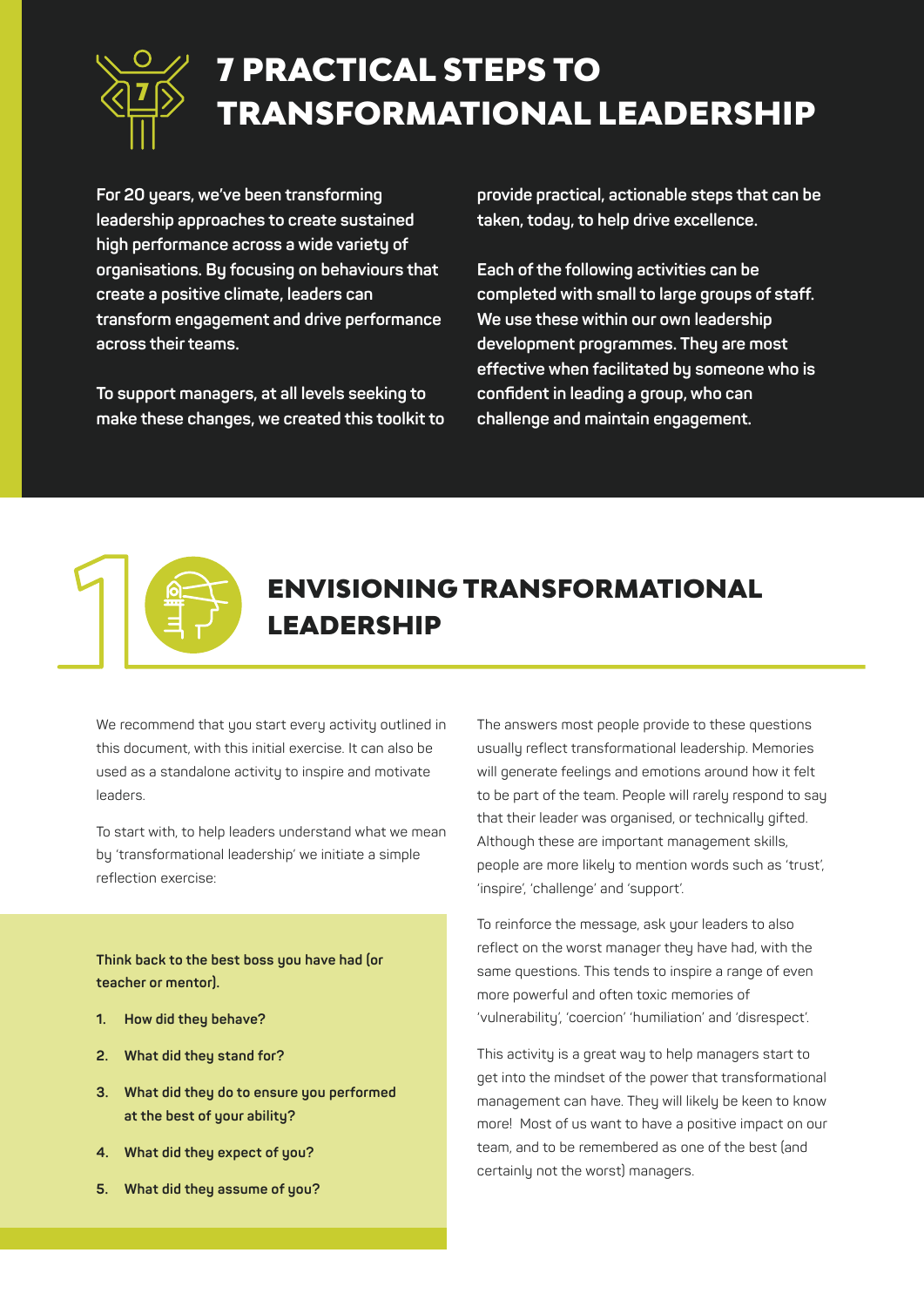

### A VALUES-BASED LEADERSHIP ACTIVITY FOR YOUR SENIOR LEADERSHIP TEAM

Arrange for a suitable opportunity to meet with your Senior Leadership Team for a brainstorming session. You'll need your organisational values to hand!

Firstly, work through each value individually, and think about which leadership behaviours, tasks and processes may align or misalign with each value.

#### **For example:**

**Fair**

#### **Aligned behaviour**

Treats people as equal individuals, values diversity and inclusion. Protects privacy and dignity of others.

#### **Misaligned behaviour**

Favouritism, judges performance on the basis of unrealistic targets and looks for fault, shares confidential information and gossips.

Next, think about which rarely used behaviours, tasks or activities may help reinforce the values within your organisation.

### **For example:**

**Fairness in decision making**

People involve others with different opinions and priorities from their own in decision making, they prioritise understanding views of others with diverse experiences and backgrounds, rather than seeking ways to reinforce their own view points. In this way they robustly challenge conventional thinking to ensure the best outcomes for everyone impacted.

Each senior leader should then decide and explain how they can commit to personally champion the values, on a daily/ weekly/ monthly basis.

**Leaders speak publicly to their team and wider stakeholder group about unfairness, they address favouritism and acknowledge mistakes and the impact they have had on people. They are strict and vocal about removing a gossip and rumour driven culture and reinforce the importance of respect and dignity for all. They don't accept unfairness as an ingrained cultural issue but actively lead change at an organisation level.**

Finally, arrange for a follow up session, wherebu the leaders can report back on the impact that each activity had, the lessons they have learnt, and how they can continue to reinforce each value.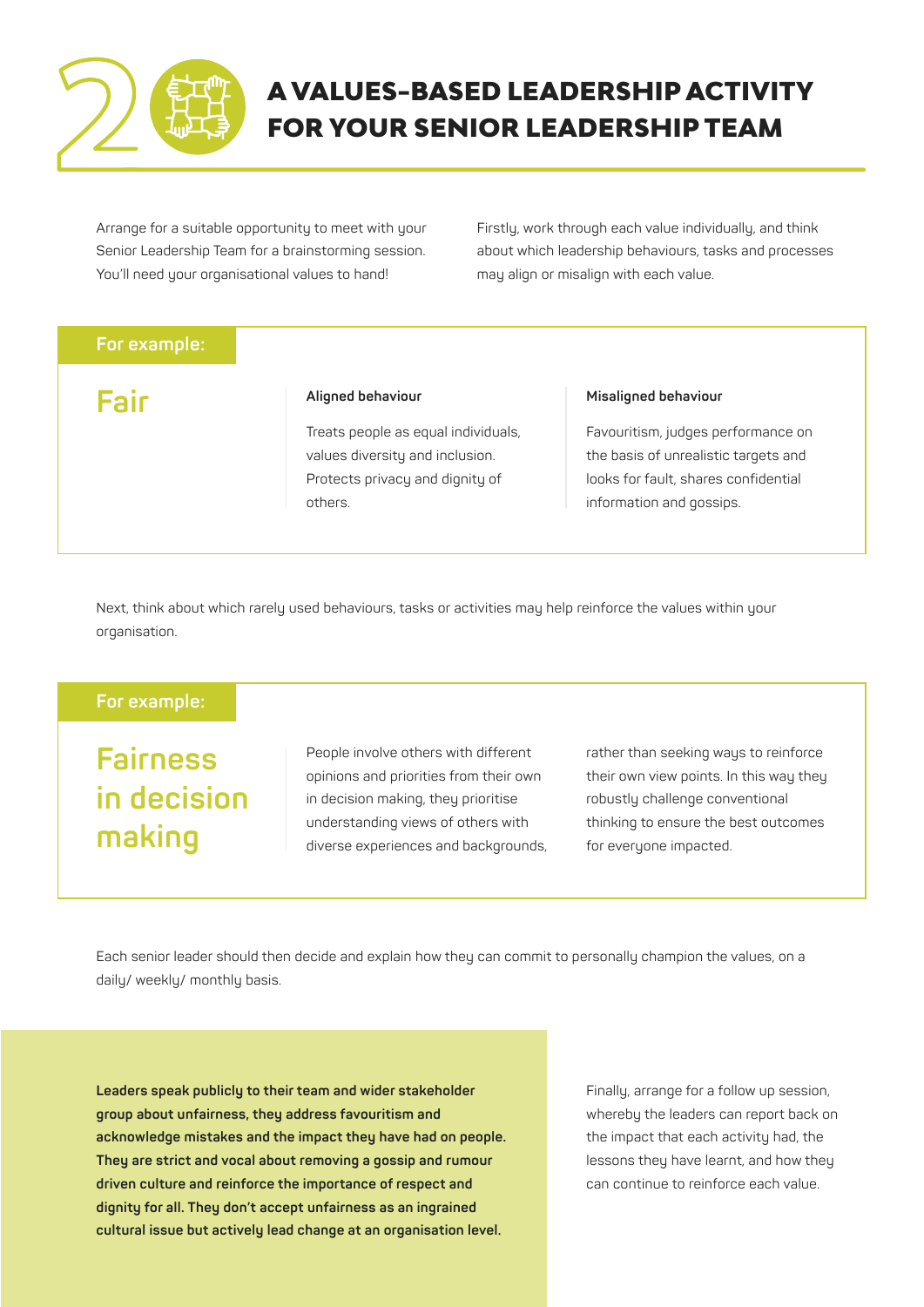

This is a fairly simple activity which doesn't require too much explanation. First, ask your leaders to define the behaviours they expect amongst their teams, and how these can be demonstrated/ incorporated into the everyday activities of each employee.

Leaders then take this activity to their own teams. Ask team members to produce their own behavioural frameworks, to gather ideas on how they feel they might be expected to behave.

After they have done this, take the opportunity to reflect, look at areas of agreement, and also those where different expectations may lie. This provides an excellent means of ensuring that your behavioural frameworks are aligned to the priorities of your team members, and that their individual ideas are taken on board.

### DRIVERS FOR ENGAGEMENT

The best leaders understand that every individual within their teams is unique and will have different motivations to succeed. In this activity, to facilitate this thinking style, managers are asked to write down what the drivers are for high engagement in each of their team members.

After recognising each of the individual drivers, ask leaders the following:

- What evidence do they have to inform their decision?
- How will they confirm and better understand these motivations further (or at all if they don't know)?

(It is crucial to do the above without appearing to be intrusive about personal lives. Allow people to share as little or as much about themselves as they are comfortable with.)

- Next, to help embed the different motivators into your leaders' mindsets, ask them to categorise each driver into themes, for example: opportunities for professional and personal growth/being respected for doing a meaningful job helping others/reward and recognition/being part of a collaborative and mutually supportive team.
- Ask your leaders how they will apply individualised consideration of different needs to engage and achieve highest performance from each team member.
- Challenge differing viewpoints about the autonomy that your leaders have to make decisions at an individual and team level. Most leaders can make a big impact through their own actions and behaviours and be flexible to meet individualised needs, provided they maintain a sense of fairness.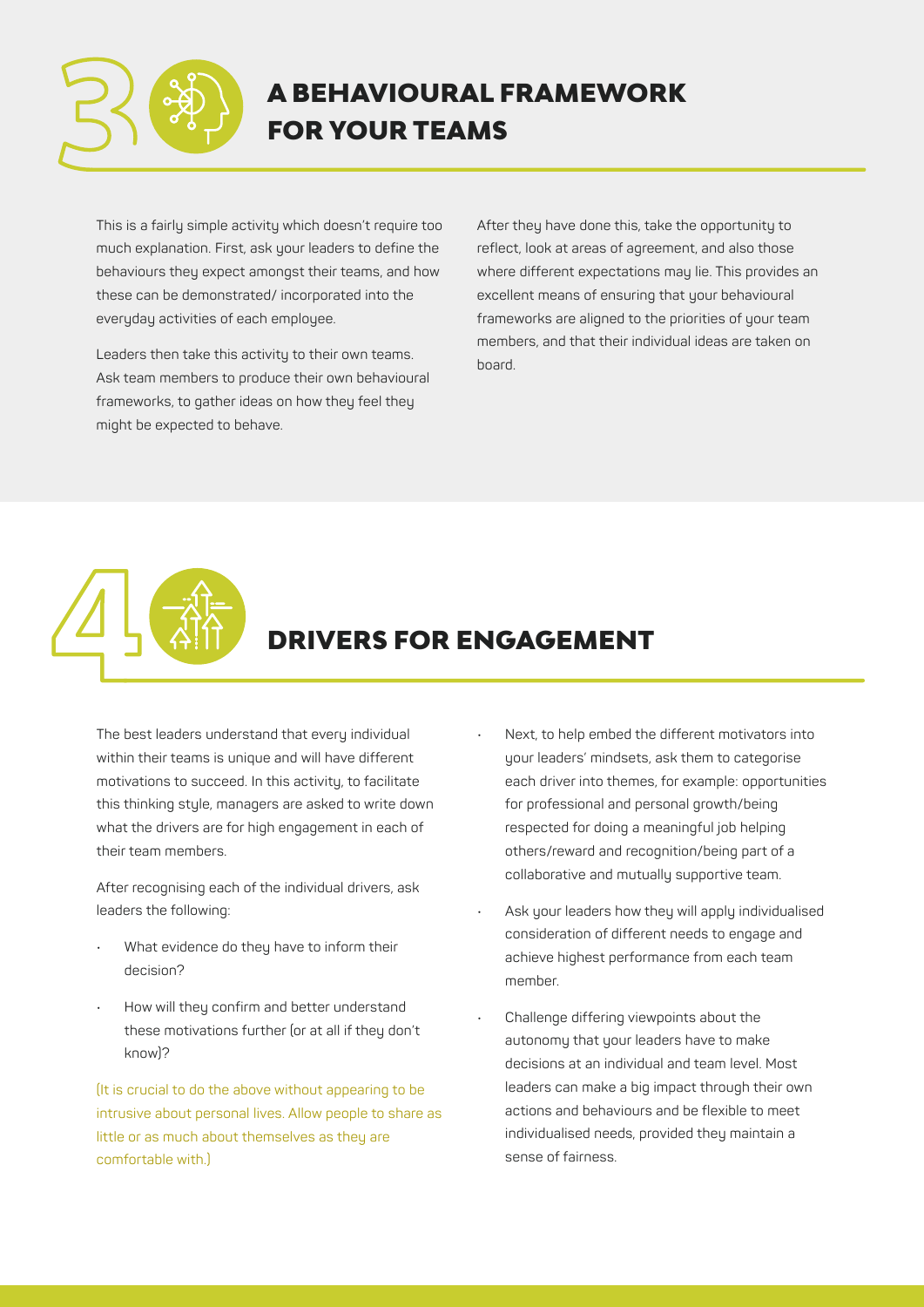

### THE UMBRELLA EXERCISE

An important leadership skill is for leaders to know when to shelter team members from issues of a more senior level. These are issues over which they have little influence or control. They have the potential to derail team engagement, if they were to be unnecessarily shared.

In this exercise, we use a metaphorical umbrella to help leaders consider how they can successfully carry out this responsibility.

Ask your leaders to visualise themselves under a large golfing style umbrella, with their team underneath. The team are sheltering from a terrible rainstorm, while attempting to play a game of Jenga!

- Ask your leaders what sort of behaviours they would need to encourage, and what they would need to discourage, to ensure that everyone can be safely protected from the 'weather'.
- Following this, ask your leaders to apply this thinking to their day-to-day roles. The 'umbrella' they hold up to protect their teams can be protective but there is a possibility that their actions might also damage or threaten team members.

This activity will help leaders generate a sense of how significant their own role is. Hopefully, everyone will be able to relate to how the behaviour of one team member can threaten the capability of others to maintain high performance and mutual support.

### VALUES-BASED LEADERSHIP

If you've found any of the above activities helpful and feel they have triggered a mindset change amongst your leaders, then we would love to support you in developing your leadership effectiveness further.

Our values-based leadership programme is a 2-day course, offering a blended learning approach to develop leadership awareness, knowledge and competency in creating engagement for sustained high performance. The sessions are led by world class facilitators, and we offer individual bookings on our open access training courses, or can deliver the training in house to larger staff groups.

Please [click here](https://thetcmgroup.com/tcm_course/values-based-leadership/) to find out more.